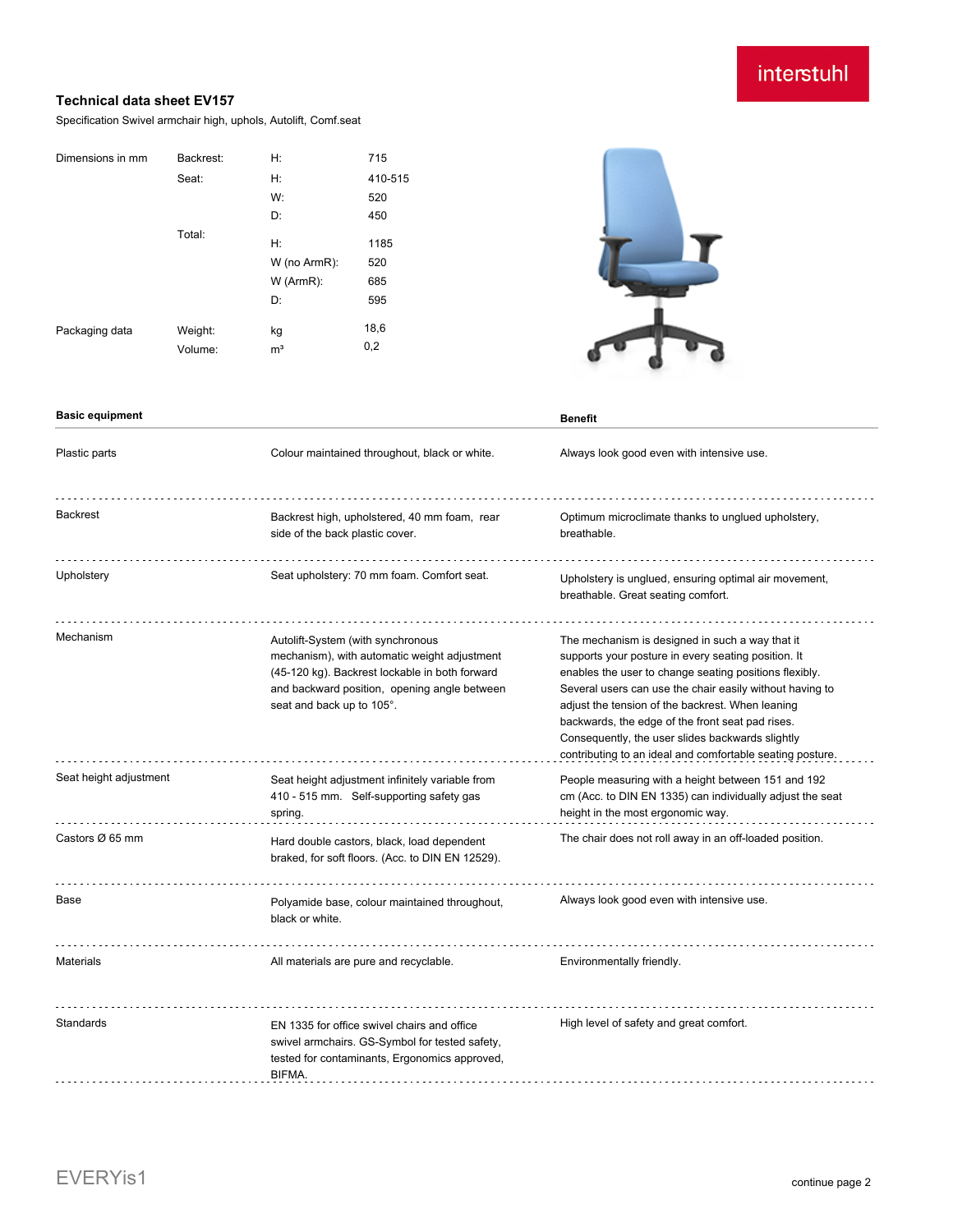## interstuhl

### **Technical data sheet EV157**

Specification Swivel armchair high, uphols, Autolift, Comf.seat

| Dimensions in mm | Backrest:<br>Seat:<br>Total:                                      | H:<br>H:<br>W:<br>D:<br>H:<br>W (no ArmR):<br>W (ArmR):<br>D:                                                                                                                                                                                                                                                                                                                                | 715<br>410-515<br>520<br>450<br>1185<br>520<br>685<br>595 |                       |
|------------------|-------------------------------------------------------------------|----------------------------------------------------------------------------------------------------------------------------------------------------------------------------------------------------------------------------------------------------------------------------------------------------------------------------------------------------------------------------------------------|-----------------------------------------------------------|-----------------------|
| Packaging data   | Weight:<br>Volume:                                                | kg<br>m <sup>3</sup>                                                                                                                                                                                                                                                                                                                                                                         | 18,6<br>0,2                                               |                       |
| Certification    |                                                                   | Quality management system DIN EN ISO<br>9001:2015, Regulation (EC) no. 1221/2009<br>(EMAS), Environmental Management System DIN<br>EN ISO 14001:2015, Occupational Health and<br>Safety Management System DIN EN ISO<br>45001:2018, Energy management system DIN<br>EN ISO 50001:2018, EcoVadis Gold,<br>Commitment to sustainability, Quality Office,<br>Blue Angel, Bifma e3 level Platin. |                                                           | High-quality product. |
| Warranty         | 10 year warranty according to our current<br>warranty conditions. |                                                                                                                                                                                                                                                                                                                                                                                              | Quality guaranteed to last for entire product life.       |                       |

Disassembly instructions are available upon request for any interstuhl product